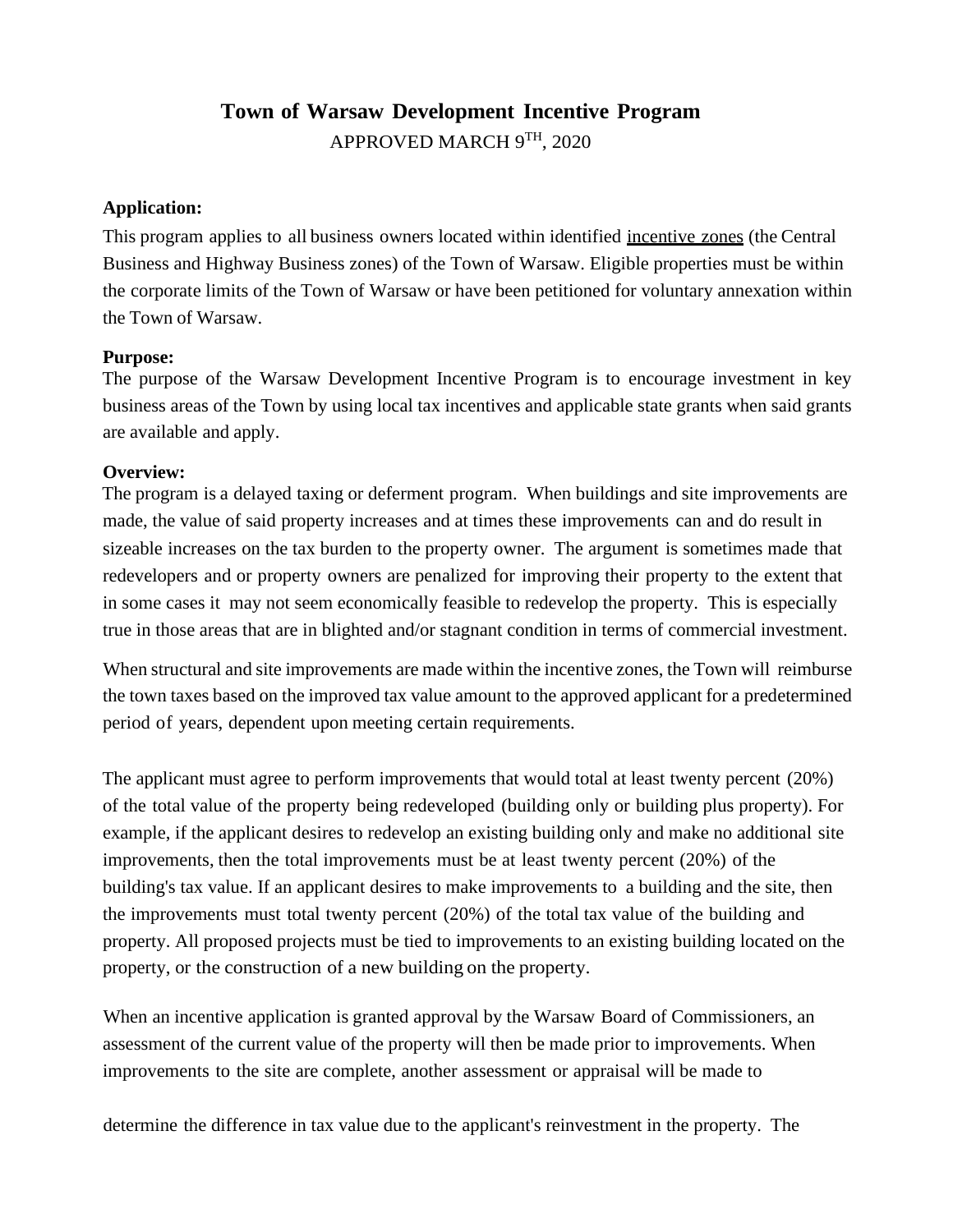improved tax value amount would be reimbursed to the property owner. A summary of the program particulars is listed below:

- Program only available for properties within the corporate limits of Warsaw, or for those properties that have petitioned for annexation into the corporate limits of Warsaw.
- Appraised tax value of site and building before construction/renovations begin isdetermined by County Tax Office assessments.
- Assessed tax value of site and building is determined after construction/improvements are completed upon issuance of a certificate of occupancy.
- Grant amount is based on the difference between the pre-construction tax value and the postconstruction tax value as determined by Duplin County Tax Office assessment. Guidelines include:
	- Projects that increase the assessed tax value by **\$249,999.99 or less** will receive the subject incentive for a period of time not to exceed five (5) years.
	- Projects that increase assessed tax value by **\$250,000.00 or more** will receive the subject incentive for a period of time not to exceed three (3) years.

Example 1. \$300,000 building at first assessment prior to construction and \$360,000 valuation after. Incentive reimbursements would be based on the improvement difference. (In this case, \$60,000). The increased town taxes based on the \$60,000 improvements would be reimbursed on an annual basis as funding permitted upon payment of the full tax amount by property owner. In this scenario, with \$60,000 in additional value, the annual town tax reimbursement to the property owner will be \$330 based on the Town's current tax rate of \$0.55 per \$100 valuation. Theincentive would be available for up to a five (5) year period.

Example 2. \$500,000 building at first assessment prior to construction and \$1,250,000 valuation after. Incentive reimbursements would be based on the improvement difference. (In this case, \$750,000). The increased town taxes based on the \$750,000 improvements would be reimbursed on an annual basis as funding permitted upon payment of the full tax amount by property owner. In this scenario, with \$750,000 in additional value, the annual town tax reimbursement to the property owner will be \$4,125 based on the Town's current tax rate of \$0.55 per \$100 valuation. The incentive would be available for up to a three (3) year period.

- Eligible projects must provide improvements totaling at least twenty percent (20%) of building value or building plus site value, depending on proposed improvements. Example, a \$100,000 building would need to do at least an estimated \$20,000 of improvements to qualify for the program.
- At least part of the improvements would have to be tied to a building structure in order to qualify. For example, simply creating a new parking lot or repaving an existing one would not.
- Town staff processes all applications to determine eligibility; however, all applicants require final approval by the Warsaw Board of Commissioners.
- All grant awardees must ensure continuous compliance with all Town codes, laws, requirements and regulations. If a property is found to be in violation of any ordinances during the incentive period, the Town retains the option of discontinuing the grant prior to the expiration of the incentive period. Upon notice, applicant will have three months to comply.
- The incentive cannot be combined with any other incentive program offered by the Town.